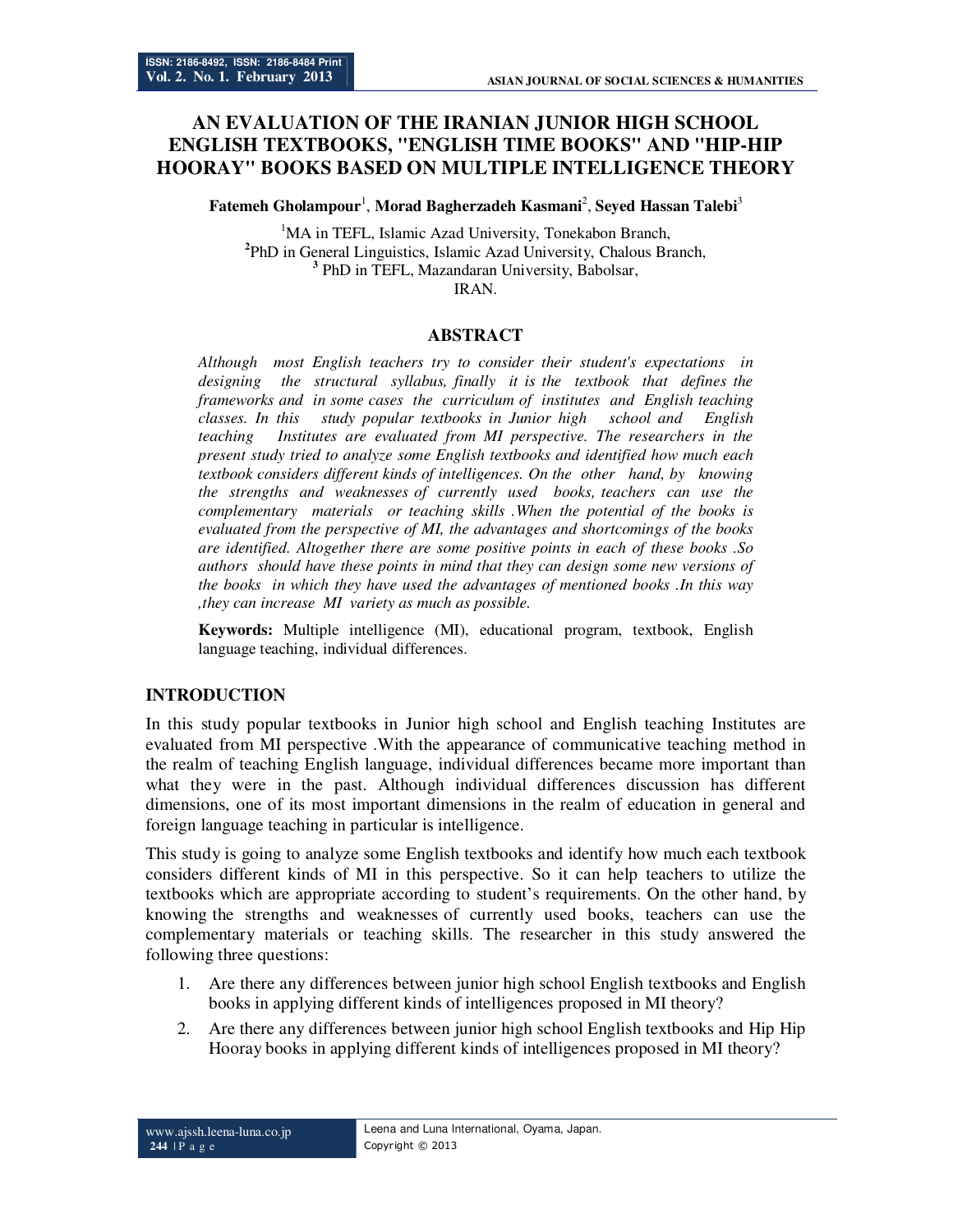3. Are there any differences between Hip Hip Hooray books and English Time books in applying different kinds of intelligences proposed in MI theory?

### **REVIEW OF LITERATURE**

MI theory is a dynamic construction that considers intelligences as tools which are changeable and trainable: "while traditional intelligence tests are based on the notion that the general faculty of intelligence is an inborn attribute that does not change over time ,the MI theory asserts that there are skills universal to human species, related to the culture nurturing that domain and develop according to experience, age and training" (Armstrong 2002: 11). Thus, Gardner's model of multiple intelligences is a reaction against a conservative and totally biologically driven view which would encourage students to see intelligence as fixed and which could therefore make putting out special effort to achieve academic goal seem not worthwhile.

Constant evaluation of textbooks enables us to make informed decisions through which student achievement will increase and educational programs will be more successful. As Sheldon (1988) stated, there are several reasons for the evaluation of textbooks. ELT textbooks can be motivating for the learners and can enhance the teacher's effectiveness; nevertheless, they may have some disadvantages.

## **METHODOLOGY**

As stated before, the research at hand aims at analyzing current widely used textbooks in Iran in order to know if they respond to MI theory, to what extent they engage MI theory and to what extent they are comparable in terms of applying the theory. In order to accomplish these goals, the researchers selected three series of English textbooks – namely junior high school textbooks, English Time Series, and Hip-Hip Hooray Series – that are widely being used in Iranian context and then we analyzed each activity in the books in order to know the percentage of activities that engage each of the eight intelligences.

Besides, junior high school textbooks which are extensively used in Iranian junior high schools, the researcher selected two other textbooks by surveying Iranian private language institutes in order to identify which textbooks are currently being used in several cities all over Iran. English Time Series have been chosen since it is widely used in different private institutes in Iran and Hip-Hip Hooray Series have been chosen since they are approved by the Ministry of Education and are used as the core material in English institutes. The textbooks were analyzed to determine if MI is included in those books and to identify the intelligence profile of the books. The researcher identified which intelligences were included, which intelligences were predominant and which ones were less common or not included in these three textbooks.

Iranian junior high school textbooks include three textbooks, each for a grade, without any additional components. English Time series textbooks include six sets of student's books and workbooks. Hip-Hip Hooray series textbooks include eight sets of student's books and workbooks. Each of these textbooks is accompanied with a Super CD component which functions as an additional repertoire of go-home exercises. Since the number of these textbooks is not so extensive, the researcher has focused on all levels of the textbooks to analyze them.

Textbooks are analyzed by identifying the intelligences included in each activity in the three books chosen including extra activities. Review units for vocabulary and grammar references were not included in the data. After collecting the data, the results were analyzed.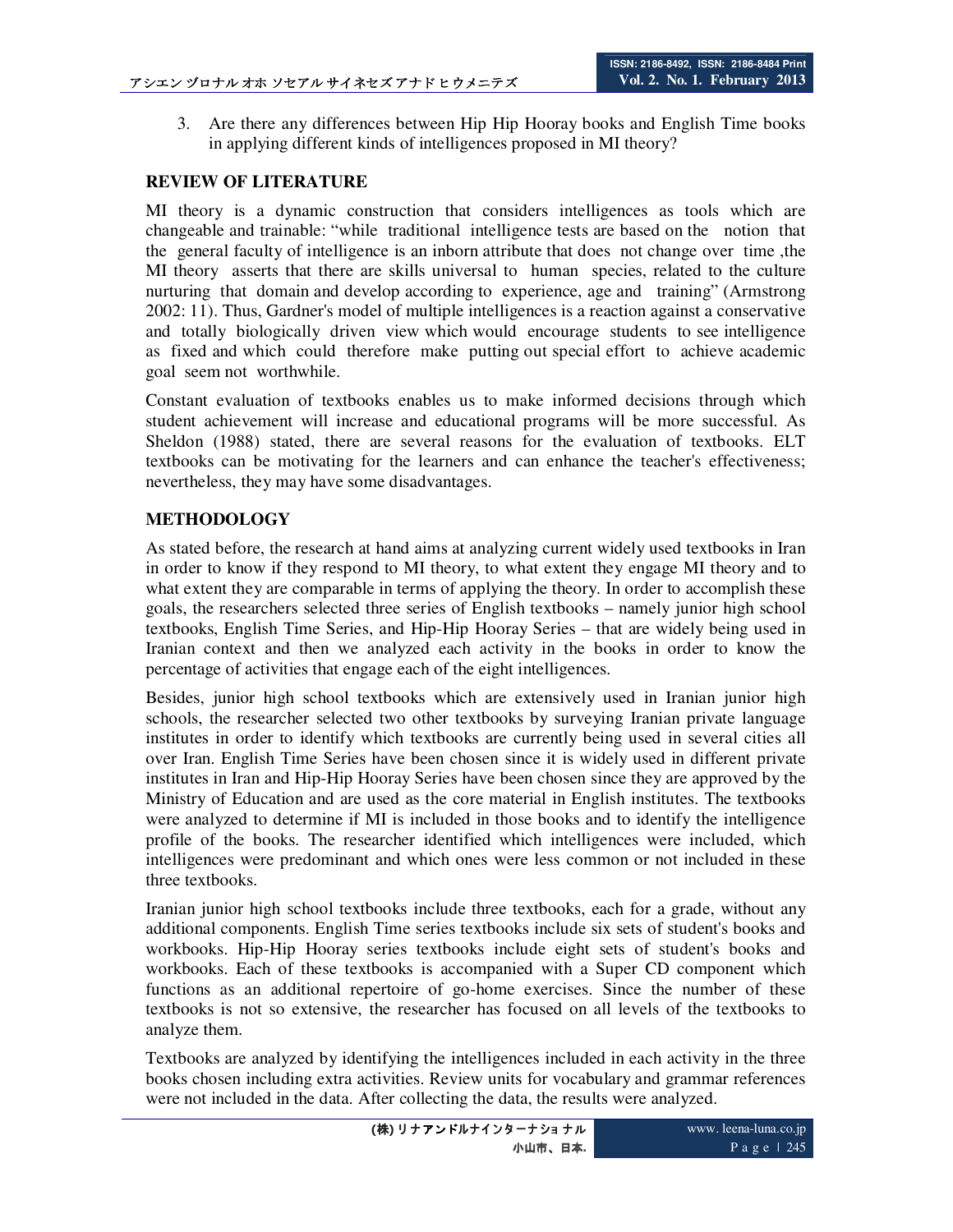The units in the three textbooks analyzed are divided in sections, which are usually labeled clearly. The sections vary from one book to the other; however, they usually refer to the four skills (listening, speaking, reading and writing) as well as grammar, vocabulary and pronunciation practice. The sections are usually divided in several exercises. In some sections, there is a different combination of four skills, i.e. listening/speaking or reading/writing. For the purpose of this study's data collection, the sections described were considered as "activities"; however, in order to facilitate data collection the exercises in the sections were considered to be the unit of data collection.

In order to identify the intelligences in each activity in the textbooks, a list was created with possible activities and techniques used in language teaching as well as a description of each intelligence.

### **RESULTS**

The researcher has studied the exercises one by one. The whole number of exercises was counted; the number of exercises which contained multiple intelligences was counted in each unit, too .The data were put in several charts. Finally the number of each intelligence in each series of books was counted. At this stage there is one chart for each series - one chart for Junior high school books, one for English Time books and one for Hip-Hip Hooray books.

After counting the number of each intelligence in these three series of books separately, the researcher considered one table for each intelligence to compare the books from the perspective of applying one specific intelligence. In order to identify the proportion of that intelligence in each series of books, the chi square test was run.

The first intelligence which has been compared was verbal/ linguistic intelligence:

|                              |       |                       |                                  | Group          |                            |              |  |  |
|------------------------------|-------|-----------------------|----------------------------------|----------------|----------------------------|--------------|--|--|
|                              |       |                       | English Time                     | Hip-Hip Hooray | Junior high<br>school book | <b>Total</b> |  |  |
|                              |       | Count                 | 2106                             | 1339           | 370                        | 3815         |  |  |
| <b>Number</b>                | yes   | <b>Expected Count</b> | 2079.5                           | 1375.0         | 360.5                      | 3815.0       |  |  |
|                              |       | % within number       | 55.2%                            | 35.1%          | 9.7%                       | 100.0%       |  |  |
|                              |       | Count                 | 28                               | 72             | $\theta$                   | 100          |  |  |
|                              | No    | <b>Expected Count</b> | 54.5                             | 36.0           | 9.5                        | 100.0        |  |  |
|                              |       | % within number       | 28.0%                            | 72.0%          | $.0\%$                     | 100.0%       |  |  |
|                              |       | Count                 | 2134                             | 1411           | 370                        | 3915         |  |  |
|                              | Total | <b>Expected Count</b> | 2134.0                           | 1411.0         | 370.0                      | 3915.0       |  |  |
|                              |       | % within number       | 54.5%                            | 36.0%          | $9.5\%$                    | 100.0%       |  |  |
|                              |       |                       | <b>Table 2. Chi-Square Tests</b> |                |                            |              |  |  |
|                              |       |                       | Value                            | df             | Asymp. Sig. (2-sided)      |              |  |  |
| Pearson Chi-Square           |       | $59.746^a$            | $\overline{2}$                   | .000           |                            |              |  |  |
| Likelihood Ratio             |       |                       | 63.876                           | $\overline{2}$ | .000                       |              |  |  |
| Linear-by-Linear Association |       |                       | 6.838                            | 1<br>.009      |                            |              |  |  |
| N of Valid Cases             |       |                       | 3915                             |                |                            |              |  |  |

#### **Table 1. Number \* group Cross tabulation verbal linguistic**

www.ajssh.leena-luna.co.jp **246** | P a g e

Leena and Luna International, Oyama, Japan. Copyright © 2013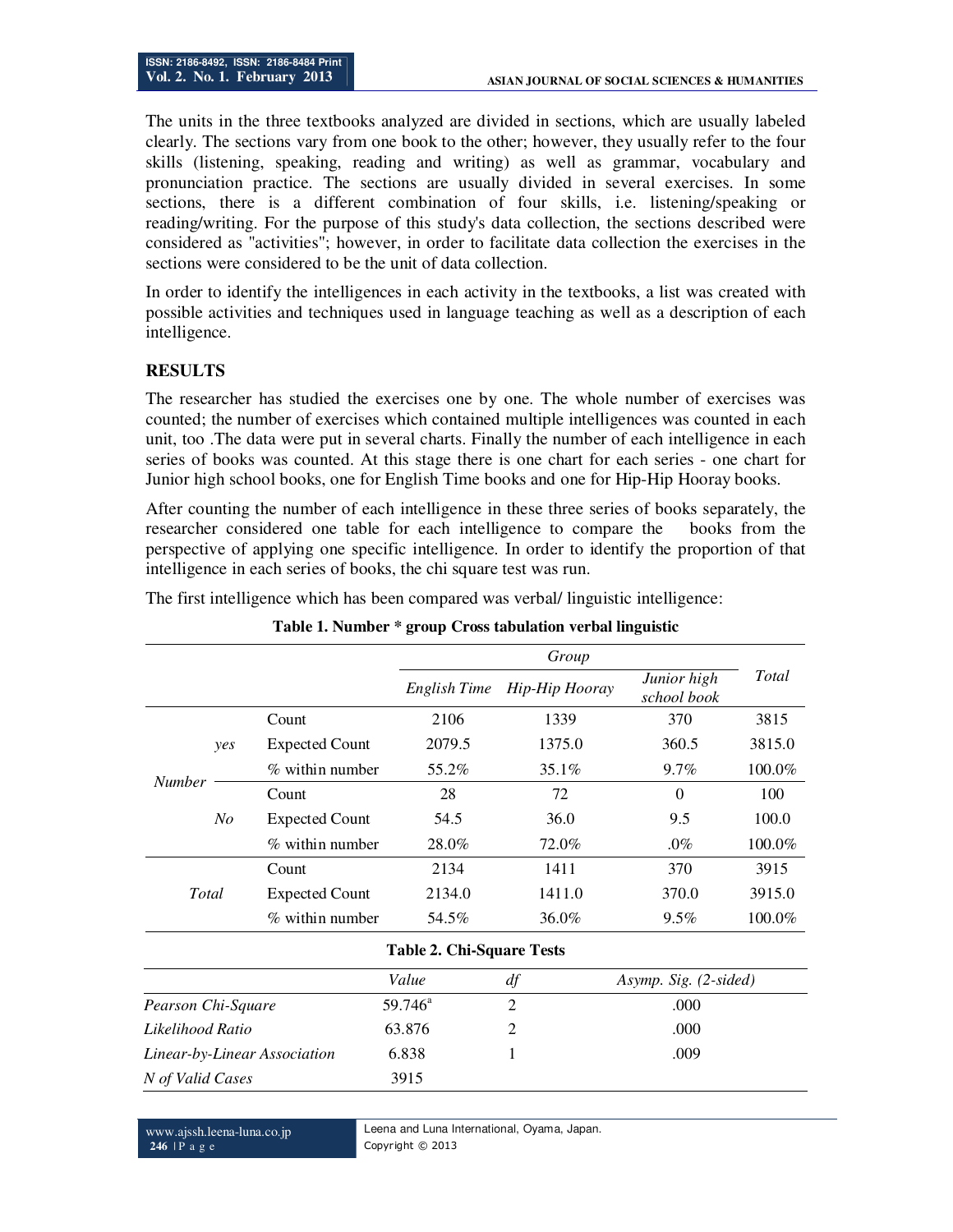a. 0 cells (.0%) have expected count less than 5. The minimum expected count is 9.45.

According to the above table, as it is observed, the significance level of 0.000 shows that there is a significant difference between the three series of books regarding their incorporation of verbal/linguistic intelligence. It means that these books are different from each other in applying verbal/linguistic intelligence.

The same process has been repeated regarding other intelligences. For mathematical intelligence the significance level is more than .05.It means that all of these books are the same from the perspective of applying mathematical intelligence. None of the books had intrapersonal intelligence in their activities. Except intrapersonal and naturalistic intelligences, significance level for other intelligences is less than 0.05.It can be concluded that the books are different from each other in applying these intelligences. At the next stage to answer the research questions each two series of books have been compared.

#### **Research Questions**

Are there any differences between Junior high school and English Time books from the perspective of applying multiple intelligences?

To answer this question these data have been put in group cross tabulation. This time Junior high school and English Time books have been compared from the perspective of multiple intelligence theory.

After counting the number of each intelligence in English Time and Junior high school books, the researcher put the data in group cross tabulation and then applied Chi-square test in order to obtain the significance level. As it is mentioned, all the books were the same in applying intrapersonal and naturalistic intelligences. So they have been compared regarding their applying of other intelligences. A separate table is considered for each intelligence. As an example, one of them is mentioned here:

|               |    |                            | Group                                       |          |        |
|---------------|----|----------------------------|---------------------------------------------|----------|--------|
|               |    |                            | English Time book<br>Junior high schoolbook |          | Total  |
|               |    | Count                      | 2106                                        | 370      | 2476   |
|               |    | Yes Expected Count         | 2110.1                                      | 365.9    | 2476.0 |
|               |    | $%$ within number<br>85.1% |                                             | 14.9%    | 100.0% |
| <b>Number</b> |    | Count                      | 28                                          | $\theta$ | 28     |
|               | No | <b>Expected Count</b>      | 23.9                                        | 4.1      | 28.0   |
|               |    | $%$ within number          | 100.0%                                      | $.0\%$   | 100.0% |
|               |    | Count                      | 2134                                        | 370      | 2504   |
| Total         |    | <b>Expected Count</b>      | 2134.0                                      | 370.0    | 2504.0 |
|               |    | $%$ within number          | 85.2%                                       | 14.8%    | 100.0% |

**Table 3. Number \* group Cross tabulation (ling)** 

www. leena-luna.co.jp P a g e | 247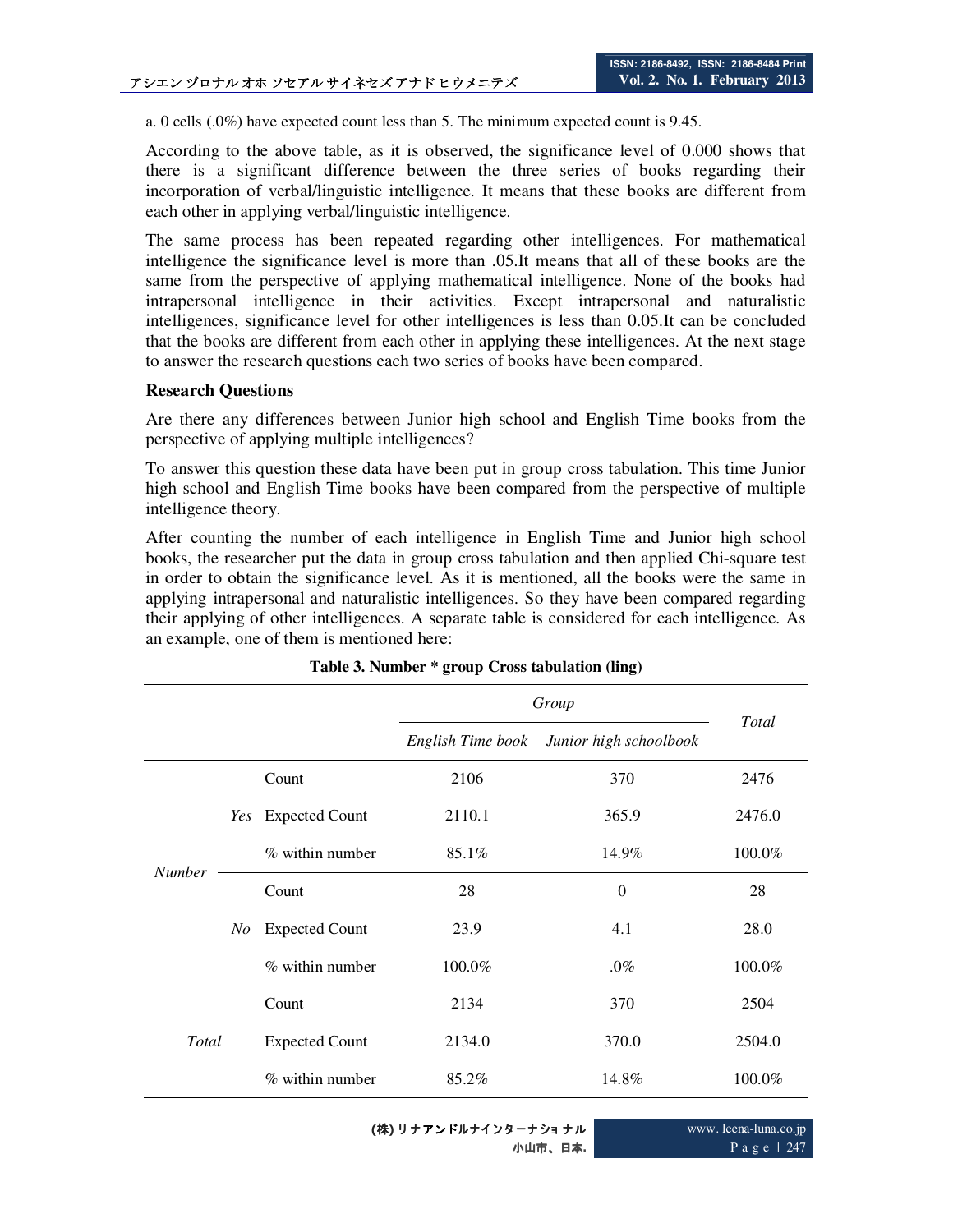|                                    | Value     | df | Asymp. Sig.<br>$(2-sided)$ | Exact Sig.<br>$(2-sided)$ | Exact Sig.<br>$(1-sided)$ |
|------------------------------------|-----------|----|----------------------------|---------------------------|---------------------------|
| Pearson Chi-Square                 | $4.910^a$ |    | .027                       |                           |                           |
| Continuity Correction <sup>b</sup> | 3.795     |    | .051                       |                           |                           |
| Likelihood Ratio                   | 9.009     |    | .003                       |                           |                           |
| Fisher's Exact Test                |           |    |                            | .027                      | .011                      |
| Linear-by-Linear Association       | 4.908     |    | .027                       |                           |                           |
| N of Valid Cases                   | 2504      |    |                            |                           |                           |

#### **Table 4. Chi-Square Tests (ling)**

a. 1 cell (25.0%) has expected count less than 5. The minimum expected count is 4.14.

b. Computed only for a 2x2 table

According to the above table, the significance level of .027 shows that there is a significance difference between these two series of books regarding their incorporation of verbal/ linguistic intelligence.

The same process has been repeated regarding other intelligences. For mathematical intelligence the significance level is more than .05.It means that all of these books are the same from the perspective of applying mathematical intelligence. None of the books had intrapersonal intelligence in their activities. Except intrapersonal and naturalistic intelligences, significance level for other intelligences is less than 0.05.It can be concluded that the books are different from each other in applying these intelligences.

4-1-2 Are there any differences between Junior high school and Hip-Hip Hooray books from the perspective of applying multiple intelligences?

To answer this question the data have been put in group cross tabulation. This time Junior high school and Hip-Hip Hooray books have been compared from the perspective of multiple intelligence theory. As separate table is considered for each intelligence. As it can be observed from the following tables, Hip-Hip Hooray and Junior high school books have been compared from the perspective of linguistic intelligence.

|        |     |                       |                | Total                   |           |
|--------|-----|-----------------------|----------------|-------------------------|-----------|
|        |     |                       | Hip-Hip Hooray | Junior high school book |           |
|        |     | Count                 | 1339           | 370                     | 1709      |
|        | Yes | <b>Expected Count</b> | 1354.0         | 355.0                   | 1709.0    |
|        |     | % within Number       | 78.3%<br>21.7% |                         | $100.0\%$ |
| Number |     | Count                 | 72             | $\theta$                | 72        |
|        | No. | <b>Expected Count</b> | 57.0           | 15.0                    | 72.0      |
|        |     | % within Number       | $100.0\%$      | $.0\%$                  | 100.0%    |
|        |     | Count                 | 1411           | 370                     | 1781      |
| Total  |     | <b>Expected Count</b> | 1411.0         | 370.0                   | 1781.0    |
|        |     | % within Number       | 79.2%          | 20.8%                   | 100.0%    |

Table 5. Number \* group Cross tabulation (linguistic intelligence)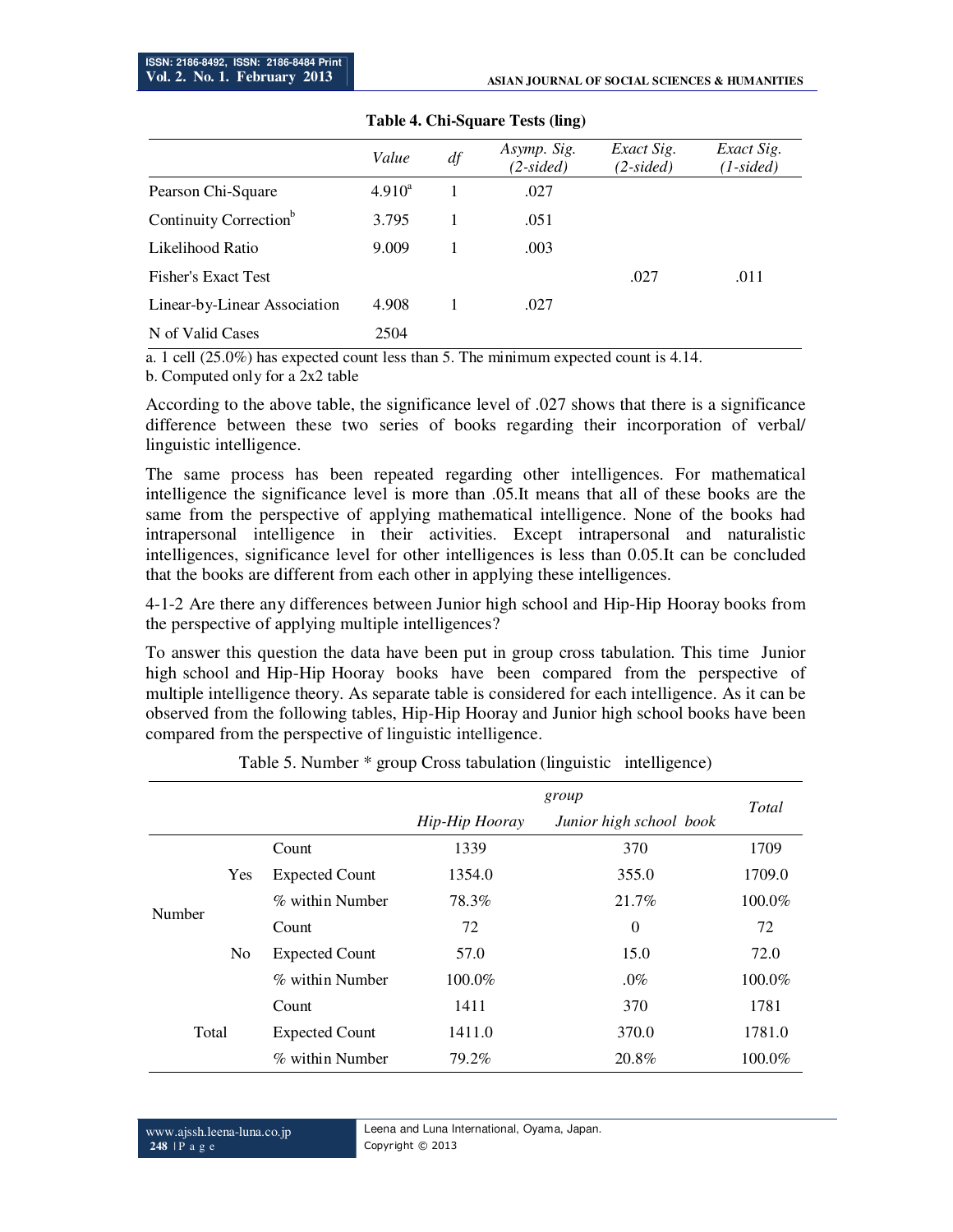#### アシエン ヅロナル オホ ソセアル サイネセズ アナド ヒウメニテズ

| <b>Table 6. Chi-Square Tests</b>   |                  |    |             |             |                                          |  |  |  |
|------------------------------------|------------------|----|-------------|-------------|------------------------------------------|--|--|--|
|                                    | Value            | df | Asymp. Sig. | Exact Sig.  | Exact Sig.                               |  |  |  |
|                                    |                  |    | $(2-sided)$ | $(2-sided)$ | $(1\negthinspace - \negthinspace sided)$ |  |  |  |
| Pearson Chi-Square                 | $19.676^{\circ}$ |    | .000        |             |                                          |  |  |  |
| Continuity Correction <sup>b</sup> | 18.382           |    | .000        |             |                                          |  |  |  |
| Likelihood Ratio                   | 34.322           |    | .000        |             |                                          |  |  |  |
| Fisher's Exact Test                |                  |    |             | .000        | .000                                     |  |  |  |
| Linear-by-Linear Association       | 19.665           |    | .000        |             |                                          |  |  |  |
| N of Valid Cases                   | 1781             |    |             |             |                                          |  |  |  |

a. 0 cells (.0%) have expected count less than 5. The minimum expected count is 14.96.

b. Computed only for a 2x2 table

As is observed, the significance level of .000 shows that there is a significant difference between these two series of books regarding their incorporation of verbal/ linguistic intelligence. According to the proportion of applying linguistic intelligence in these two series of books it can be stated that Junior high school book has acted much better than Hip-Hip Hooray.

The same process has been repeated regarding other intelligences. For mathematical intelligence the significance level is more than .05.It means that all of these books are the same from the perspective of applying mathematical intelligence. None of the books had intrapersonal intelligence in their activities. Except intrapersonal and naturalistic intelligences, significance level for other intelligences is less than 0.05.It can be concluded that the books are different from each other in applying these intelligences.

4-1-3 Are there any differences between English Time and Hip-Hip Hooray books from the perspective of applying multiple intelligences?

To answer this question the data have been put in group cross tabulation. This time Hip-Hip Hooray and English Time books have been compared from the perspective of multiple intelligence theory .A separate table is considered for each intelligence. As it can be observed from the following tables, Hip-Hip Hooray and English Time books have been compared from the perspective of linguistic intelligence.

|                                 |     |                       |              | Group          |                                          |  |  |  |
|---------------------------------|-----|-----------------------|--------------|----------------|------------------------------------------|--|--|--|
|                                 |     |                       | English Time | Hip-Hip Hooray | Total                                    |  |  |  |
|                                 |     | Count                 | 2106         | 1339           | 3445                                     |  |  |  |
|                                 | Yes | <b>Expected Count</b> | 2073.8       | 1371.2         | 3445.0                                   |  |  |  |
|                                 |     | % within Number       | 61.1%        | 38.9%          | 100.0%                                   |  |  |  |
| <b>Number</b>                   |     | Count                 | 28           | 72             | 100                                      |  |  |  |
|                                 | No  | <b>Expected Count</b> | 60.2         | 39.8           | 100.0                                    |  |  |  |
|                                 |     | % within Number       | 28.0%        | 72.0%          | 100.0%                                   |  |  |  |
| Total                           |     | Count                 | 2134         | 1411           | 3545                                     |  |  |  |
|                                 |     | <b>Expected Count</b> | 2134.0       | 1411.0         | 3545.0                                   |  |  |  |
|                                 |     | % within Number       | $60.2\%$     | 39.8%          | 100.0%                                   |  |  |  |
| (株) リナアンドルナインターナショナル<br>小山市、日本. |     |                       |              |                | www.leena-luna.co.jp<br>Page $\vert$ 249 |  |  |  |

**Table 7. Number \* group Cross tabulation (linguistic intelligence)**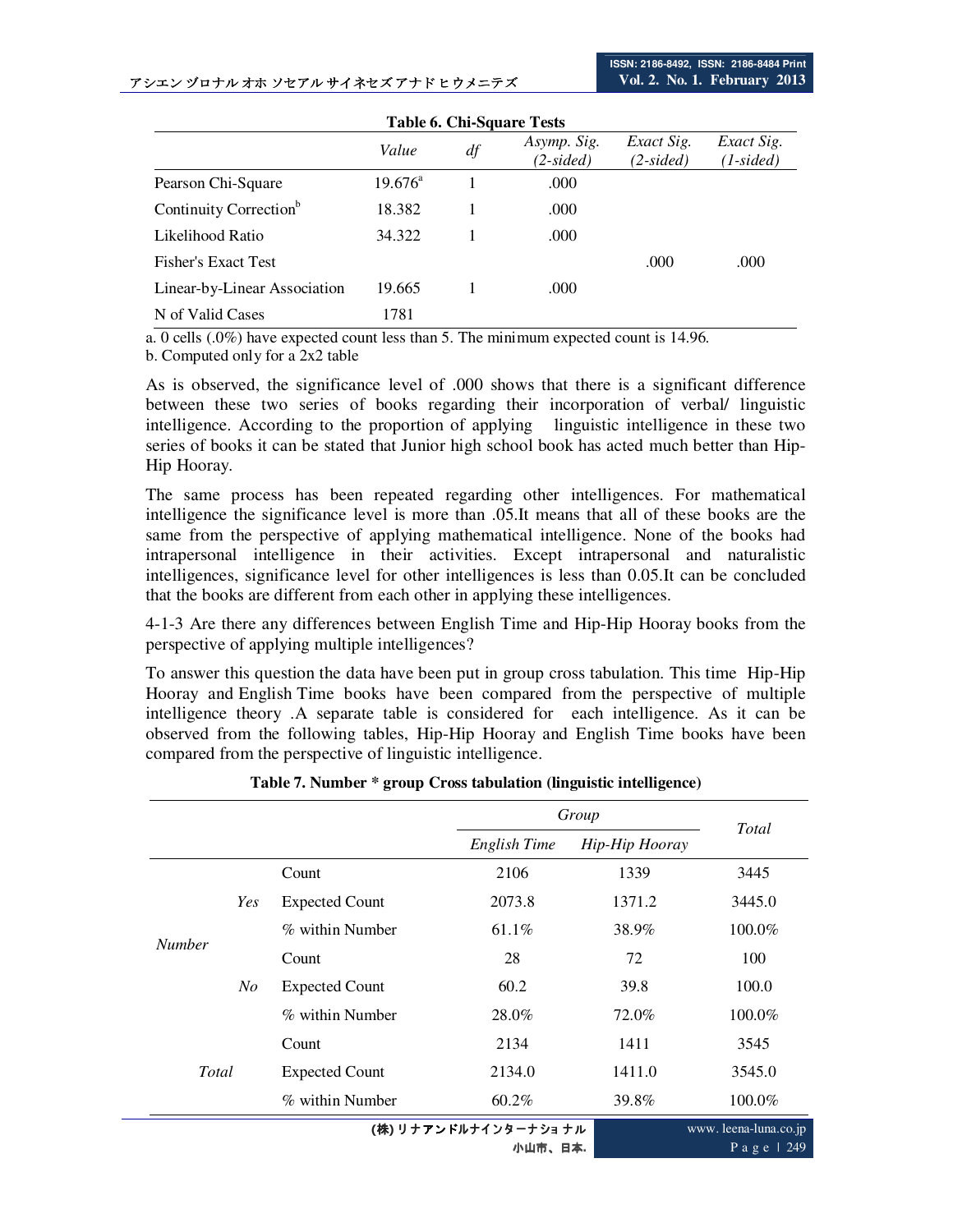|                                    | Value            | df | Asymp. Sig.<br>$(2-sided)$ | Exact Sig.<br>$(2-sided)$ | Exact Sig.<br>$(1-sided)$ |
|------------------------------------|------------------|----|----------------------------|---------------------------|---------------------------|
| Pearson Chi-Square                 | $44.523^{\circ}$ |    | .000                       |                           |                           |
| Continuity Correction <sup>b</sup> | 43.151           |    | .000                       |                           |                           |
| Likelihood Ratio                   | 43.749           |    | .000                       |                           |                           |
| Fisher's Exact Test                |                  |    |                            | .000                      | .000                      |
| Linear-by-Linear Association       | 44.510           |    | .000                       |                           |                           |
| N of Valid Cases                   | 3545             |    |                            |                           |                           |

#### **Table 8. Chi-Square Tests**

a. 0 cells (.0%) have expected count less than 5. The minimum expected count is 39.80.

b. Computed only for a 2x2 table

As is observed, the significance level of .000 shows that there is a significance difference between these two series of books regarding their incorporation of verbal/ linguistic intelligence. According to the proportion of applying linguistic intelligence in these two series of books it can be stated that English Time has acted better than Hip-Hip Hooray book.

The same process has been repeated regarding other intelligences. For mathematical intelligence the significance level is more than .05.It means that all of these books are the same from the perspective of applying mathematical intelligence. None of the books had intrapersonal intelligence in their activities. Except intrapersonal and naturalistic intelligences, significance level for other intelligences is less than 0.05.It can be concluded that the book At this stage it is understood that all of these books are different from each other in applying MI. The following table shows the percentage of using MI in the books. (The table of percentage)

| Book name             | Linguistic | Bodily | Spatial | Mathematical Intrapersonal Interpersonal Naturalistic<br>intelligence intelligence intelligence intelligence | intelligence | intelligence | intelligence | Musical<br>intelligence |
|-----------------------|------------|--------|---------|--------------------------------------------------------------------------------------------------------------|--------------|--------------|--------------|-------------------------|
| English Time          | 98         | 16     | 58      | 03                                                                                                           | $\theta$     |              |              | 10                      |
| Junior high<br>school | 100        | 005    | 39      | 02                                                                                                           | $\theta$     | 04           | $\theta$     | 06                      |
| Hip-Hip<br>Hooray     | 94         | 03     | 69      | 02                                                                                                           |              | 14           | 009          | 10                      |

**Table 9. The percentage of using all of the different MI in the books under study**

## **DISCUSSION AND CONCLUSION**

As it is observed from the obtained results, although the junior school books have a high percentage of linguistic intelligence they have the lowest variety of MI among others. They do not have the capability of including a combination of intelligences.

The two other books under investigation have used the combination of multiple intelligences. But the proportion of this combination is different. For example as it can be observed Hip-Hip Hooray has applied more visual/spatial intelligences in its exercises than English Time .But English Time has applied more verbal/linguistic, bodily/kinesthetic and interpersonal intelligences than Hip-Hip Hooray .These two books have been approximately equal in using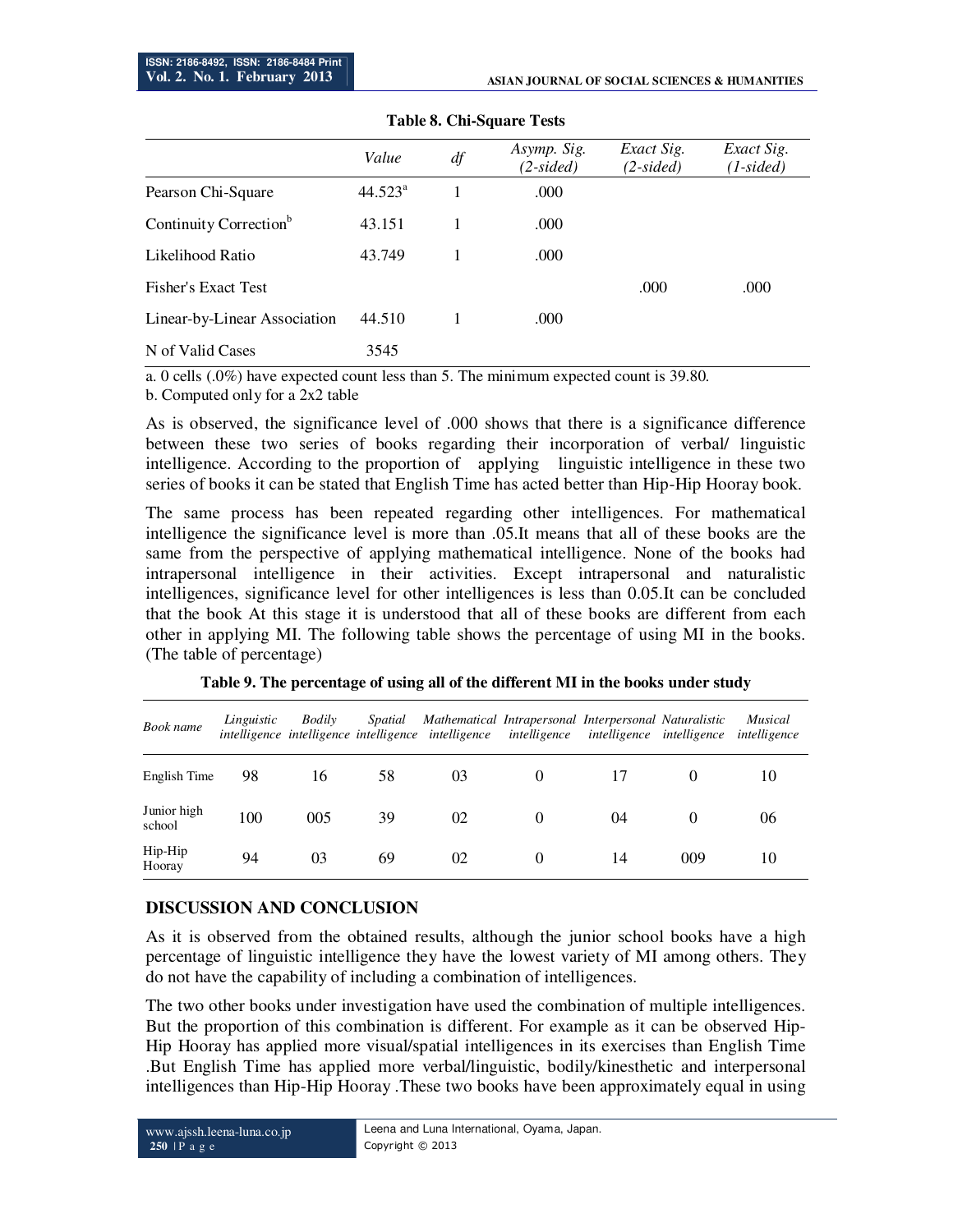mathematical and musical intelligences .Intrapersonal intelligence has not been used in any of these books.

When the potential of the books are evaluated from the perspective of MI, the advantages and weak points of the books are identified. Altogether there are some positive points in each of these books .So authors should have these points in mind that they can design some new versions of the books in which they can increase MI variety as much as possible.

It is worth mentioning here that it is not easy to apply all intelligences in ELT textbooks. Some of them like musical or interpersonal intelligences can be applied easily but some others like naturalistic intelligence cannot be applied easily in these books. To compensate the shortcomings of the books in this regard some points have been mentioned. Different kinds of intelligences can be applied for individual exercises .It means that there is not one way for applying MI. This can be possible through using complementary exercises in books other than the ones which are taught in the classroom.

There are a lot of books which are taught in Iranian institutes and the researcher could not evaluate all of them. The students' capabilities from the perspective of multiple intelligence are not known, because each person is different from others and it is not so easy to identify them. All teachers are not familiar with the theory of MI, so they do not know how to apply it in their teaching.

It is expected from other researchers to expand this study with other books in this perspective .Some tests should be taken from students to identify their abilities in different intelligences. Since all the students in Iran will also have English textbooks in high school, it will be applicable to do some evaluation and compare the Junior high school and high school English textbooks. So some points would be added to improve the educational features of these books and some others would be changed to make them more effective.